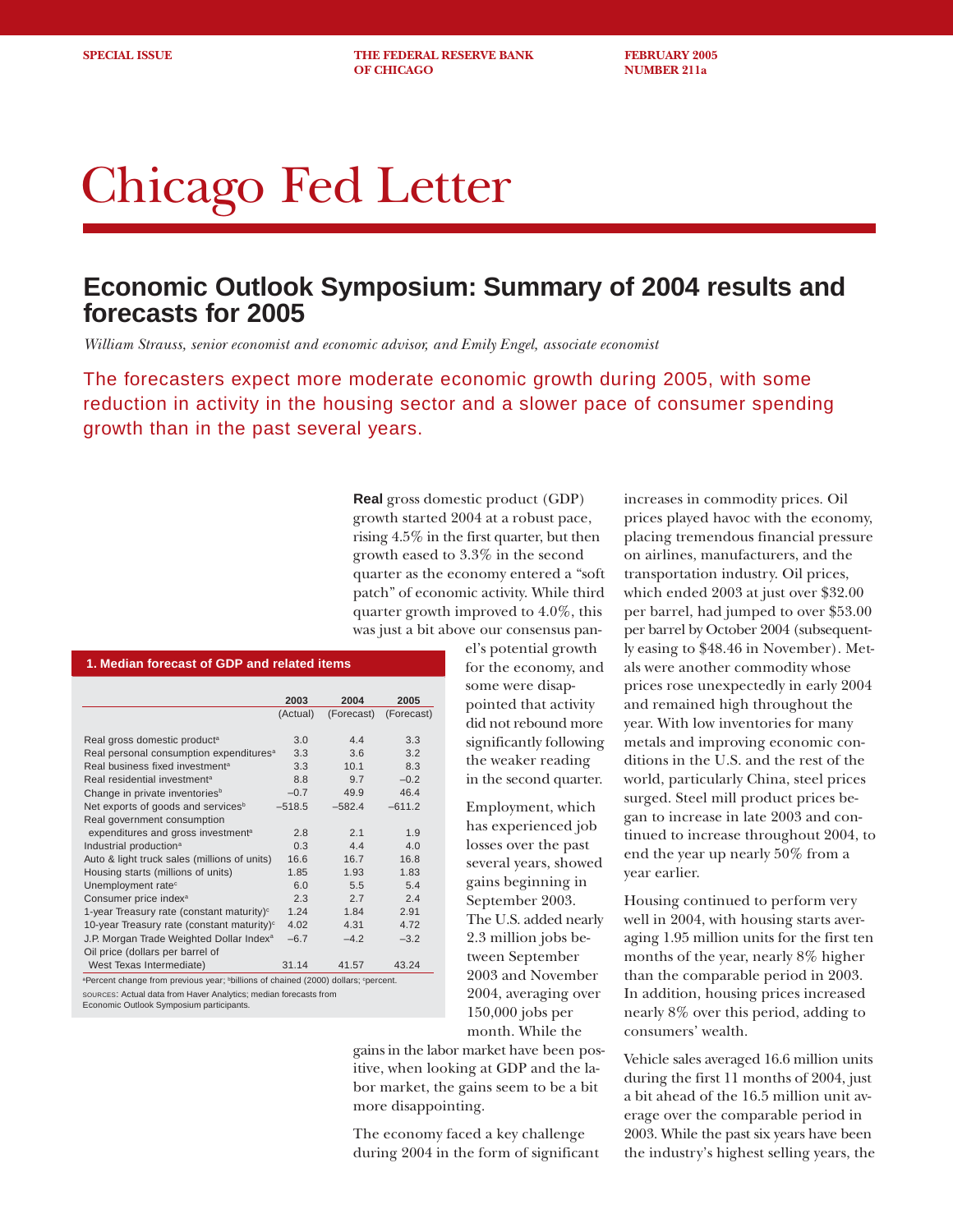amount sold has shown no growth, ranging between 16.6 and 17.2 million units each year.

Against this backdrop, the Federal Reserve Bank of Chicago held its eighteenth Economic Outlook Symposium on December 3, 2004. More than 90 economists and analysts from business, academia, and government attended the conference. This *Chicago Fed Letter* reviews last year's forecasts for 2004 and summarizes the presentations at this year's conference (see figure 1).

# **Looking back to 2004**

Last year's forecasters were anticipating that the economy in 2004 would begin the year with growth slightly above potential (a growth rate associated with a stable unemployment rate and no inflationary pressures) and then moderate to growth near potential as the year ended. In general, the forecasts were more accurate for the first three quarters as a whole than the forecasts for each individual quarter. The economy started off a bit faster than forecasted, rising 4.5% in the first quarter compared with the 3.9% predicted. Second quarter output, which was expected to increase by 3.7%, grew by 3.3%. Third quarter GDP expanded by 4.0%, slightly above the 3.7% forecasted. The unemployment rate was forecasted to gradueraged just over \$35.00 per barrel in the first quarter and rose to average over \$48.00 per barrel in the fourth quarter. This underestimation of the rise in oil prices led to an under-prediction of inflation during 2004. Inflation was forecasted to average 2.2% during the first three quarters of 2004, but in fact averaged 3.4% during this period. Housing starts were expected to average 1.77 million in the first quarter and fall to average 1.70 million by the third quarter. But housing starts were stronger than expected, averaging over 1.92 million in each of the first three quarters of 2004.

The consensus forecast was more accurate when it came to the industrial sector. Industrial production was forecasted to average 4.3% growth for the year, very close to the 4.2% that actually occurred**.** Light vehicle sales were forecasted to average 16.8 million units during 2004, in line with the actual 16.9 million units pace recorded for the year.

## **Looking ahead to 2005**

Real GDP is expected to have increased by 4.4% in 2004 and then rise 3.3% in 2005, just slightly above what the consensus group regards as potential.

While virtually all sectors are predicted to experience more moderate performance during 2005, the housing sector

Real GDP is expected to have increased by 4.4% in 2004 and then rise 3.3% in 2005, just slightly above what the consensus group regards as potential.

ally trend down from 6.0% in the first quarter of 2004 to 5.7% by the fourth quarter. In fact, the year started off with a more marked reduction in the unemployment rate; it fell to 5.7% in the first quarter and trended lower, averaging 5.4% in the fourth quarter.

The consensus forecast missed the mark on several key series. West Texas Intermediate oil prices were forecasted to average \$29.00 per barrel in the first quarter and fall to \$26.50 per barrel by the fourth quarter. Oil prices avis expected to experience the most significant reduction in activity. Housing starts are forecasted to average 1.83 million units in 2005 after averaging 1.93 in 2004. This will lead to a substantial weakening in residential investment during 2005. After rising by nearly 10% in 2004, residential investment is expected to remain virtually unchanged in 2005. A predicted increase in interest rates will play a role in slowing the housing market. Forecasters expect the ten-year Treasury rate to rise to nearly 5% by the final

quarter of 2005, a 79 basis points increase from the fourth quarter of 2004.

The forecasters expect spending growth in the consumer sector, which has performed solidly over the past several years, to moderate in 2005, easing from 3.6% growth in 2004 to 3.2%. The slower pace reflects a flat outlook for light vehicle sales, which are forecasted at 16.8 million units in 2005, just under the 16.9 million units recorded in 2004.

The business sector is expected to have another solid year, with growth in business fixed investment rising by 8.3% in 2005, slightly less than the 10.1% level in 2004. Inventories are forecasted to rise by \$43 billion, a pace that is roughly in line with the gains in 2004. Industrial production, which is expected to rise 4.4% in 2004, should increase 4.0% in 2005, a somewhat faster pace of growth than the overall economy.

Government spending is anticipated to rise by 1.9% in 2005, a slower pace than in 2004. The international trade deficit is forecasted to increase somewhat, rising from \$582.4 billion to \$611.2 billion.

Oil prices are expected to have peaked in the fourth quarter of 2004 and then fall throughout 2005, reaching \$40.00 per barrel by the end of the year. With a slower pace of economic activity, inflation is forecasted to moderate in 2005. Prices are predicted to rise by 2.6% in the first quarter and then gradually slow their rate of growth, rising by 2.3% in the second half of the year.

### **Outlook by sector**

Carl Tannenbaum, chief economist for LaSalle Bank/ABN AMRO, delivered the outlook on banking and consumers. One of the first points he discussed was the notion that many people still believe that consumer spending is substantially down, but actually it has increased year over year.

The savings rate has been decreasing for many years, but Tannenbaum said he does not view this is a real setback, because these numbers do not reflect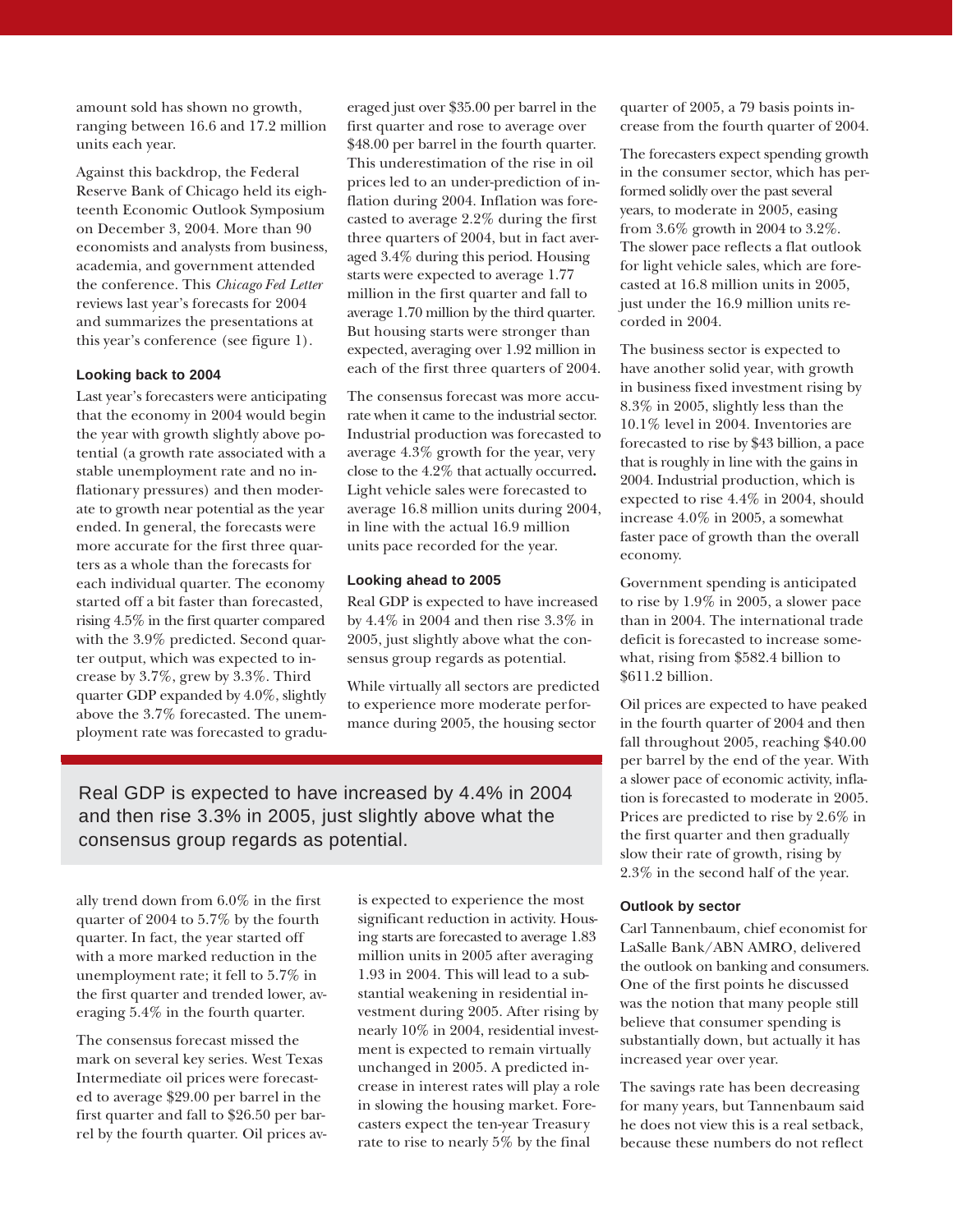all the aspects where people have spending capital, including homes, stocks, or retirement funds. Additionally, the savings rate does not take into account

source a major quantity of scrap: the U.S., Japan, and Western Europe. Additionally, while the prices for all types of steel will stay high for the upcoming

Higher gasoline prices do not seem to have dampened consumers' appetite for gasoline-intensive vehicles (light trucks), which have continued to outpace car sales.

weather-related problems, for example, hurricanes, when income decreases and spending increases, therefore making a person's savings rate decline sharply. Tannenbaum put forth a positive outlook for 2005, arguing that consumers will still spend despite these factors.

Robert J. DiCianni, marketing manager for Ispat Inland Inc., delivered the outlook on steel. As he did the previous year, DiCianni began his presentation by quoting Fed Chairman Alan Greenspan, "Uncertainty is not just an important feature of the [current] landscape; it is the defining characteristic of [this] landscape." DiCianni said that Greenspan's words still hold true today.

DiCianni explained that his 2004 forecast for U.S. consumption of flat rolled steel was an underestimate (56.1 million tons versus the actual 60.8 million tons) because 2004 ended up surpassing most people's expectations instead of simply being a "rebound" year as expected. Additionally, analysts failed to foresee the huge steel price hike from 2003 to 2004. The price increases could be attributed to many key factors, but the strong steel consumption in China has been the main driving factor. Furthermore, China's consumption of steel is still increasing and has been for the past ten years (they are a net importer of steel), making China a major force in the global steel industry.

DiCianni said he had a positive outlook for 2005, but was not expecting a repeat of the rapid growth of 2004. For 2005, he estimates U.S. consumption of flat rolled steel of close to 58.6 million tons. Scrap metal has been in short supply because only three regions year, DiCianni said, these prices are not expected to increase.

David P. Teolis, senior economist in North America for the General Motors Corporation, delivered the automotive sales outlook. The most surprising aspect of vehicle sales over the past several years, Teolis said, is the increased demand for luxury vehicles, both cars and light trucks. In fact, luxury trucks, which did not exist until approximately ten years ago, are selling at a rapidly growing pace. Because the luxury market has been increasing, the pre-owned luxury vehicle market is competing very aggressively against the non-luxury vehicle market.

To date, higher gasoline prices do not seem to have dampened consumers' appetite for gasoline-intensive vehicles (light trucks), which have continued to outpace car sales. When prospective buyers were questioned about issues to consider when buying a car, Teolis said, gas prices rated number 13 on the list well below safety, vehicle pricing, style, etc. Therefore, Teolis argued that vehicle sales will be positive regardless of gas prices.

Donald Hanson, manager and programmer for technology, economic development, and policy at Argonne National Laboratory, delivered the energy outlook. Discussing ongoing efforts to find acceptable substitutes for oil to meet U.S. energy needs, Hanson noted that important progress has been made in natural gas. Recent technological advancements are improving researchers' ability to find natural gas in more remote and previously inaccessible locations, through directional drilling and 3D visualization.

In addition, larger turbines have been developed for wind power, which are capable of harnessing and producing more energy then in the past. This environmentally friendly power alternative is rapidly expanding in Europe as "green" legislation is tightening energy regulations throughout the continent. In its attempt to harmonize issues ranging from the economy to the environment, the European Union is setting an aggressive agenda in its approach to alternative sources of energy, looking to free itself from the dependency on oil from the Middle East.

Petroleum prices for the U.S. are forecasted to stabilize by the end of 2005, due to the inelastic response of price to oil shocks this year. However, China's demand for oil is growing, thereby increasing prices across the board. China's seemingly insatiable appetite for energy is driving up demand around the globe.

Don Johnson, chief economist from Caterpillar Inc., delivered the outlook on heavy machinery. By September 2004, sales were already twice what he forecasted for the year as a whole. Johnson expects the full year to be up by at least 30% from 2003. These increases are being recorded both globally and industry-wide.

Michael H. Moskow, *President;* Charles L. Evans, *Senior Vice President and Director of Research;* Douglas Evanoff, *Vice President, financial studies;* David Marshall, *Vice President, macroeconomic policy research;* Richard Porter, *Senior Policy Advisor, payment studies;* Daniel Sullivan*, Vice President, microeconomic policy research;* William Testa, *Vice President, regional programs and Economics Editor;* Helen O'D. Koshy, *Editor;* Kathryn Moran, *Associate Editor.*

*Chicago Fed Letter* is published monthly by the Research Department of the Federal Reserve Bank of Chicago. The views expressed are the authors' and are not necessarily those of the Federal Reserve Bank of Chicago or the Federal Reserve System.

© 2005 Federal Reserve Bank of Chicago *Chicago Fed Letter* articles may be reproduced in whole or in part, provided the articles are not reproduced or distributed for commercial gain and provided the source is appropriately credited. Prior written permission must be obtained for any other reproduction, distribution, republication, or creation of derivative works of *Chicago Fed Letter* articles. To request permission, please contact Helen Koshy, senior editor, at 312-322-5830 or email Helen.Koshy@chi.frb.org. *Chicago Fed Letter* and other Bank publications are available on the Bank's website at www.chicagofed.org. ISSN 0895-0164